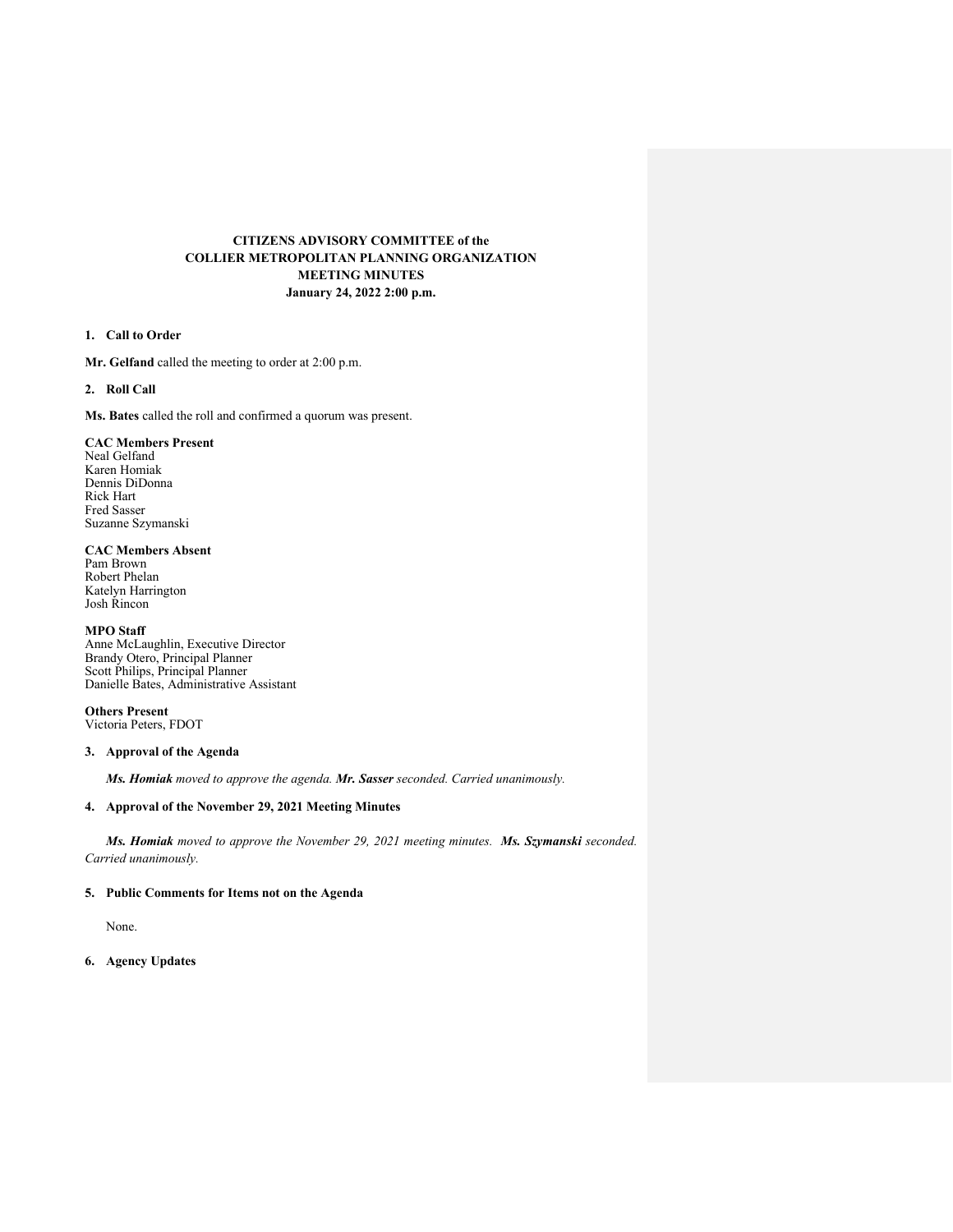## **A. FDOT**

**Ms. Peters:** I received the applications for the next cycle of the draft tentative work program [2024- 28]. The cycle starts over again each year, the tentative work program is approved annually by the governor and then sent to the MPOs, right now FDOT is doing constructability reviews for applications received for the upcoming cycle. The next draft tentative work program should come out in November.

### **B. MPO Executive Director**

None.

### **7. Committee Action**

#### **7.A. Endorse FY 21-22 Unified Planning Work Program (UPWP) Amendment 4**

**Ms. Otero:** Presented Executive Summary in the Agenda Packet.

*Ms. Homiak moved to endorse FY 21-22 Unified Planning Work Program (UPWP) Amendment 4. Ms. Szymanski seconded. Passed unanimously.*

## **7.B. Endorse New Transit Priority**

**Ms. McLaughlin:** Presented the Executive Summary. We have \$5 million in our SU box and we don't like to leave money on the table. This project has a history as it was initially funded as building rehab project in the 2045 Long Range Transportation Plan (LRTP), and in the Transportation Improvement Plan (TIP). But after a deeper analysis and changes to the building code it made more sense to redevelop the entire building. We are bringing this item to the board on a technicality, since the funding being transferred is \$3 million we want to be transparent and take it through the committee process and to the Board for approval. The Technical Advisory Committee (TAC) has endorsed the project. The next step if you agree with adding the project to the transit priority list is to endorse the TIP amendment.

**Mr. Gelfand:** What does SU stand for?

**Ms. McLaughlin:** SU is a federal funding category, it is the Surface Transportation Block Grant Program - Urban, its funding provided to MPO areas with a population of 200,000 or more. The MPO receives certain allocations to program more assertively through our project priority process.

*Ms. Homiak moved to endorse New Transit Priority. Mr. Sasser seconded. Passed unanimously.*

## **7.C. Endorse Amendment 4 to the FY 2022–2026 TIP & Authorizing Resolution**

**Mr. Philips:** Presented Executive Summary. Follows up 7.B. This item includes the draft resolution, signature page, the TIP page that shows the transfer, and FDOT letter requesting the action. This amendment was endorsed by the TAC.

| Deleted: gets                 |
|-------------------------------|
| <b>Deleted:</b> governor, and |
| <b>Deleted:</b> sent          |
| Deleted: out                  |
| Deleted: they're              |
| Deleted: . t                  |

| <b>Deleted: history</b>                  |
|------------------------------------------|
| Deleted: a                               |
| Deleted: a                               |
| Deleted:,                                |
| Deleted: but                             |
| Deleted: means                           |
| <b>Deleted:</b> build a new              |
| <b>Deleted:</b> its                      |
| Deleted: o the committees                |
| Deleted: ly                              |
| <b>Deleted:</b> did vote to endorse this |
| Deleted:,                                |
| Deleted: and                             |
| <b>Deleted:</b> significant to           |
| Deleted: We                              |
| Deleted: get                             |
| Deleted: , funding                       |
| Deleted: ies                             |
| <b>Deleted:</b> demonstrates             |
|                                          |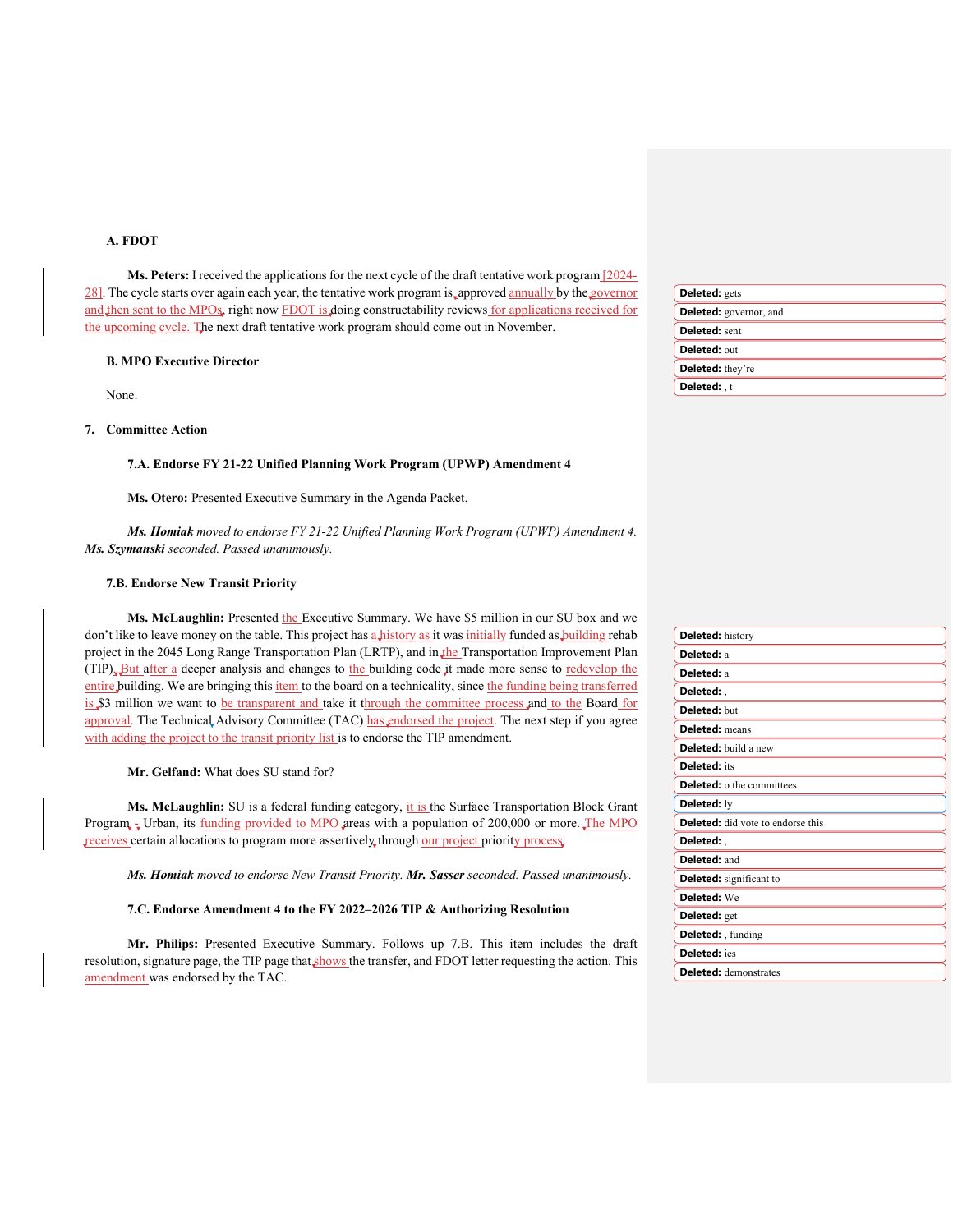### *Ms. Szymanski moved to endorse Amendment 4 to the FY 2022–2026 TIP & Authorizing Resolution. Mr. Hart seconded. Passed unanimously.*

## **7.D. Review & Endorse Scope for 2050 Long Range Transportation Plan (LRTP) Base Year Data Development**

**Ms. McLaughlin:** Presented Executive Summary. The timeline for updating the LRTP occurs every 5 years, it is driven by FDOT's process of developing a regional planning model. FDOT asked us to submit base year data by the beginning of June, we've been in communication with FDOT about the submittal date since we're using the Collier Interactive Growth model (CIGM). The County is updating and calibrating the model to the 2020 census. We anticipate that the CIGM update will be done by June, and that the earliest we can provide the data to FDOT is July. The TAC voted to endorse this item. The hope is to use our general planning contract so we can begin data collection immediately. There's a GIS component, and lots of data to gather from various agencies, like traffic counts. The details are in the attachment. The last LRTP initial draft was prepared in house, and it had to be cleaned up a lot by the vendor.

**Ms. Szymanski:** Last time there was lots of debate about data and where it came from. It's more sensitive because Collier growth data is jumping, the past 18 months we had a large influx of new residents. The last LRTP had a mechanism to recalculate for the planning horizon, will we start with 2020 data and include a mechanism to account for growth rates?

**Ms. McLaughlin:** It's all estimated, the base year simply sets the starting point. Backing it up to 2019 is as good as we'll get. Then we use the Bureau of Economic Research and Business Research (BEBR) projections, which is a credible source. It provides low, medium, and high population estimates. We use the medium population estimate. You may be remembering that the CIGM projects to build out, so we have a good sense of what to expect by using that, but we're required to plan towards a reasonable population projections provided by widely accepted experts and are required to stop at 2050. There's some judgement involved; we should have a consultant on board to do the analysis shortly.

**Mr. Gelfand**: Do we look backwards at how accurate the assessments were? A post analysis to see if data is reliable and valid?

**Ms. McLaughlin:** Depends, who you mean by we? I would say every entity that does projections, social economics, traffic, etc., they ask how close did we hit it? BEBR and the Census do. I did it for fun looking at the 2010 Census data, BEBR medium projections, the CIGM, and the 2020 Census data, it showed that the BEBR medium projection was very close. But who can predict what happened with COVID? If you update every 5 years, it's gives us a chance to recalibrate.

**Mr. Gelfand:** If you plan, plan often.

Mr. Sasser: Under the model features there are three airports, but it doesn't include Immokalee. I thought it was planned to expand for freight.

| <b>Deleted:</b> that because           |
|----------------------------------------|
| Deleted: and they're                   |
| <b>Deleted: it</b>                     |
| <b>Deleted:</b> and that will be       |
| Deleted: in                            |
| Deleted:                               |
| Deleted: get                           |
| Deleted: the                           |
| Deleted: someone                       |
| Deleted: can start on                  |
| <b>Deleted:</b> ing information        |
| Deleted: L                             |
| <b>Deleted:</b> we got the first draft |
| Deleted: .                             |
| Deleted: L                             |
| Deleted: so                            |
| Deleted: have                          |
| Deleted: nother                        |
| Deleted: have                          |
| Deleted: , that                        |
| <b>Deleted:</b> suggestions            |
| Deleted: go                            |
| Deleted: with                          |
| Deleted:                               |
| Deleted: someone                       |
| Deleted:                               |
| Deleted: from 2010 and                 |
| Deleted: and what it projected and     |
| <b>Deleted:</b> what                   |
| Deleted: G                             |
| Deleted: told us                       |
| Deleted: what                          |
| <b>Deleted:</b> told us all for 2020   |
| Deleted: .                             |
| Deleted: T                             |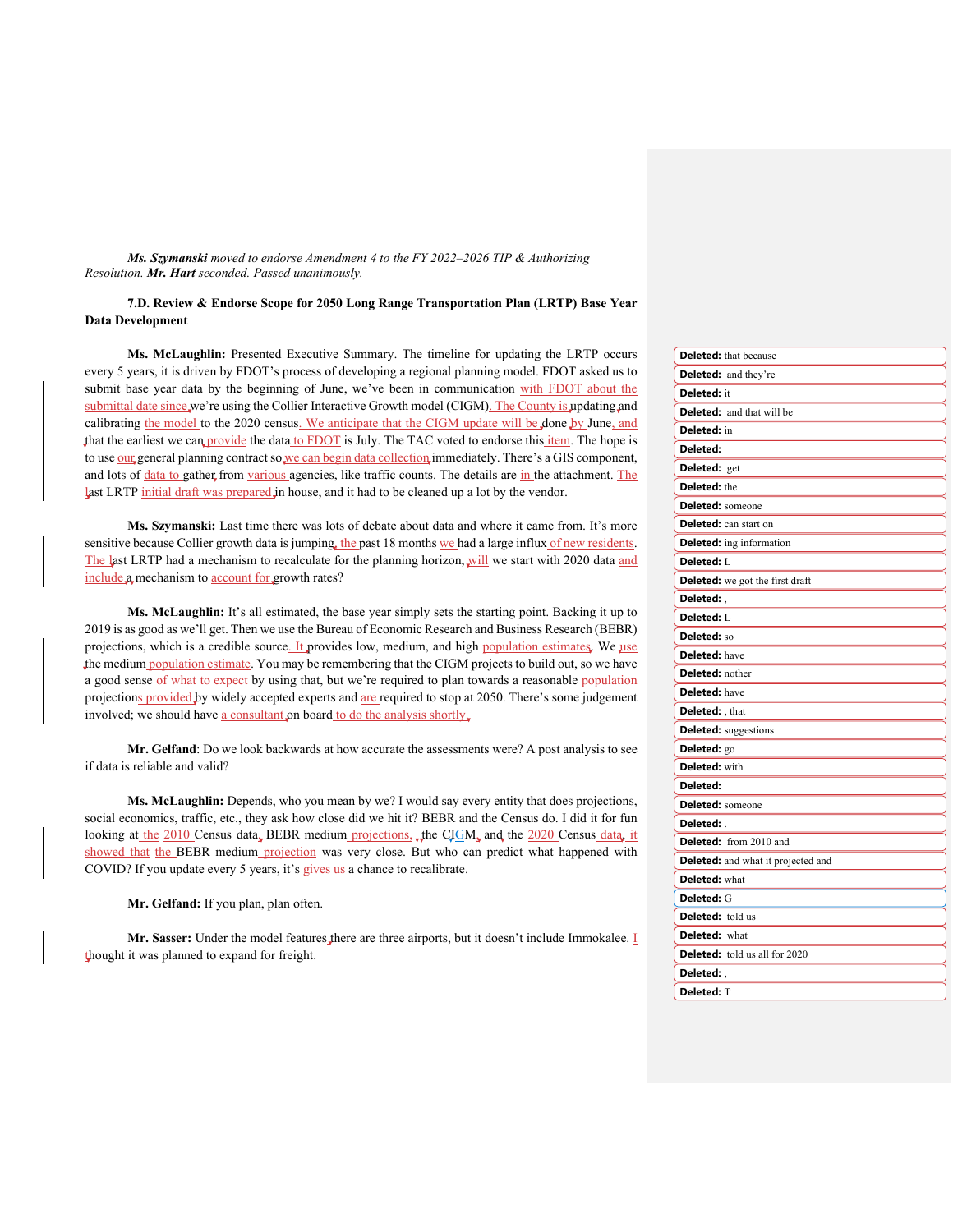**Ms. McLaughlin:** Immokalee is one of the county airports, we will get data for all three county airports, Immokalee, Everglades City, and Marco Island, and we'll get data for the Naples airport. The handout you're referring to is from FDOT, we we'll let them know to include Immokalee.

*Ms. Homiak moved to endorse Scope for 2050 Long Range Transportation Plan (LRTP) Base Year Data Development. Ms. Szymanski seconded. Passed unanimously.*

### **7.E. Review & Comment on Scope for 2050 LRTP**

**Ms. McLaughlin:** Presented the Executive Summary. This is more complicated and far more reaching than the scope. This item is for the development of the entire  $2050$  LRTP. We're starting early because we learned that it takes about a year to get through the county's procurement process for a contract this large, and getting through reviews from FDOT, Federal Highway Administration (FHWA), Federal Transit Administration (FTA) and committees and the Board as well. We developed a draft scope of work building on the 2045 LRTP scope and filling in gaps and things we didn't get right last time, and we are introducing language we anticipate will be included in the current federal transportation bill. It's very lengthy and detailed, last time we didn't specify certain items and they did not get done, that's how contract scopes work with vendors. The TAC did endorse the item. We need data early in the process to develop the model, describe needs to develop cost feasible estimates, while specifying that we want the vendor to use as much of the existing plan as possible and not recreate everything—we paid a lot for the 2045 LRTP and only certain things have changed since it was adopted. Vendors like to brand and start over with new charts and graphics, some of those items do not need to change or be updated. There is also a number of public meetings included in the scope, including regional meetings. The TAC and CAC drove the public involvement process and we anticipate working with these committees to lead that process again. We're including time to meet with the tribes, and to hold six public outreach meetings. We're not asking for your endorsement at this time; you may want to spend time to review the scope and ask questions at the next CAC meeting. The TAC provided comments and asked us to emphasize transit in the modeling phase. which we will do. We will bring this item back to the February TAC and CAC meetings to begin the yearlong procurement process.

**Mr. Gelfand:** Is this sort of thing going to bid or using the former vendor?

Ms. McLaughlin: We must follow the county's procurement requirements and use an open-ended procurement process for federal grant money. We work closely with county procurement office, and we also coordinate with county grants office to make sure we are meeting all the procurement requirements. This projected costs is around \$900,000, that cost is above the amount that could be considered to use an expedited process. The base year data collection will use our general planning contract.

**Mr. Gelfand:** Does working on a prior plan give them a leg up for the next one?

**Ms. Otero:** Only on the basis that they could put together a better proposal. When you put out request for professional services, each consultant will prepare and submit a proposal to the MPO, and the selection committee will review it. Consultant proposals are evaluated by what is submitted, and not past knowledge or experience. The scores are based on the evaluation, and references provided in the proposal.

**Deleted:** from the …or all three of their…ounty airports, Immokalee, Everglades City, and Marco Island, and we'll get data from the City of…r the Naples for their …irport. The handout you're referring to is from FDOT, we we'll let them know to include add

**Deleted:** doing it…tarting early because we learned that it takes about a year to get through the county's procurement process for a contract this large, and getting through reviews from FDOT, Federal Highway Administration (FHWA), Federal Transit Administration (FTA) and committees and the Board as well. We developed put together … draft scope of work building on the 2045 LRTP scope and filling in gaps and things we didn't get right last time, and we are beginning to …ntroducing e …anguage we anticipate will be included in the coming out of the …urrent federal transportation bill. It's very lengthy and detailed, last time is …e didn't specify certain items; …and they it …id n't …ot get done, that's how contract scopes work with contract with …endors. The TAC did endorse the item. Highlights include: have to point out this is not sequential but they have to have a team working on things simultaneously, we …e need data early in the process info up front early …o develop the model, go through the modeling process, …escribeing…needs to develop cost feasible estimates, while specifying that we want the vendor to use as much of the existing plan as possible and not recreate everything—we paid a lot for the 2045 LRTP and only certain things have changed since it was adopted. , v…endors like to brand and start over with new charts and graphics, some of those items do not need to at doesn't …hange or be updated. There is are …lso a number of extensive …ublic meetings included in the scope, including regional meetings. The TAC and CAC drove the public involvement process this last item …nd we anticipate doing …orking with these committees it …o lead that process again. We're including building in …ime to meet with the tribes, and to hold six 6 general …ublic outreach meetings. We're not asking for your endorsement at this time; you may want to spend time to review the scope and ask questions at the next CAC meetingnext time… The TAC provided gave us some …omments and …sked us to emphasize transits…in the modeling phase,… which we will do. We will so, and …ring this item come …ack to the February TAC and CAC meetings at the February meetings to begin the year

**Deleted:** from everyone …nd to follow …se an open-ended procurement process for federal grant money. We work closely with county procurement office, and we also have to coordinate with county grants office to make sure we are meetinging…all the procurement requirements. correct laws. This projected costs is so much, maybe…round \$900,000, that cost it …s beyond …bove the amount thatwhat… be considered to use an expedited process. The base year data collection will use uses a

**Deleted:** of these …onsultants…will prepare and submit a proposal to the MPO, and the selection committee will review it. You have to use the …onsultant proposals are evaluated by what is submitted, and not past knowledge or experience. The s, and you s…ores are based on the evaluationat… and based on what they put for ...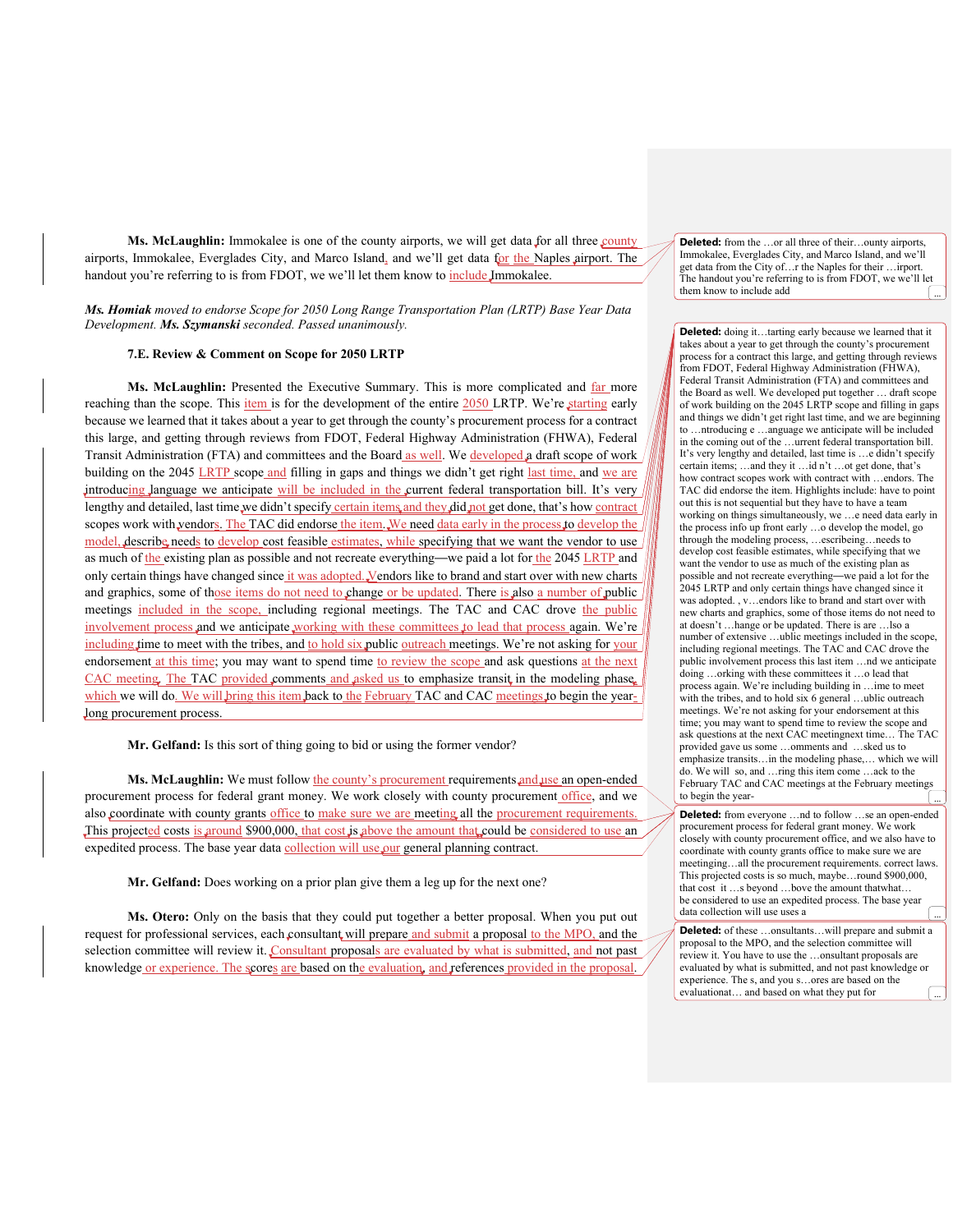If the consultant puts together a great team and has a good proposal it should help, if they don't sell it in the proposal, well then no, they must show you the work they are proposing to do.

Mr. DiDonna: When we hire the consultant will they tell us what they need, or we tell them? Is it based on data?

**Ms. Otero:** The scope is us telling them you're giving us this, everything is based on data and modeling.

**Ms. McLaughlin:** As we move from a needs plan - driven by data on population where are we growing, can roads and transit handle it, or is it weak and congested – however that's not the only factor. One must also focus on the cost feasible plan, take in project evaluation *metrics*, goals and objectives, practical needs, and other things that are difficult to quantify like preservation of the environment, enhancing connectivity, and promoting transportation travel options. Another factor is addressing public comments and CAC and TAC comments. It's often difficult to consider or add something to the plan that we did not include with the initial scope. Some items in the plan did not come from technical staff or consultant, rather they were included because of committees like the CAC and TAC. There's an art to this and collaboration is fundamental to the process. Funding costs are high and planning so far out is difficult and regulations guiding the process are huge. It's true that the plan is data driven, and we're evaluated on that, but there's still a human element, what do people want and value?

**Mr. DiDonna** mentioned his concern that the Railroad has not been purchased due to rising costs. Additionally, he advocated for a bypass like the Sawgrass Expressway. **Ms. McLaughlin** discussed the lack of funding and regulations that restrict planning efforts. Additionally, she discussed that planning for matters of convenience often fall short of the mark when evaluating against other projects that address larger issues such as system failures in congestion management and major safety issues. **Mr. DiDonna** inquired about a sales tax increase or using impact fees from the Naples One Project. **Ms. Homiak** added that these issues must go through the Planning Commission and that occasionally the BEBR numbers are wrong such as in 2007/2008. **Ms. McLaughlin** clarified that this would be a County issue not an MPO issue.

#### **8. Reports and Presentation (May require Committee Action)**

**8.A. Draft Project Sheets FY23-27 Transportation Improvement Program (TIP)**

Mr. Philips: Presented Executive Summary. This is the initial draft of the TIP project sheets; they were developed using FDOTs draft tentative work program issued in November. We're trying to get ahead of the game and are asking you review them and share comments with Scott or Anne.

Ms. Szymanski: Where do we go to find more project details?

**Mr. Philips:** We try to include as much detail in the that in project descriptions. However, we are limited to what we are provided by FDOT

| Deleted: y                                                                                                                                                                                                                                            |
|-------------------------------------------------------------------------------------------------------------------------------------------------------------------------------------------------------------------------------------------------------|
| Deleted: ve                                                                                                                                                                                                                                           |
| <b>Deleted:</b> what                                                                                                                                                                                                                                  |
| <b>Deleted:</b> people                                                                                                                                                                                                                                |
| <b>Deleted:</b> are                                                                                                                                                                                                                                   |
| <b>Deleted:</b> going to                                                                                                                                                                                                                              |
| Deleted:                                                                                                                                                                                                                                              |
| Deleted:                                                                                                                                                                                                                                              |
| <b>Deleted:</b> matric                                                                                                                                                                                                                                |
| <b>Deleted:</b> is                                                                                                                                                                                                                                    |
| Deleted: all the                                                                                                                                                                                                                                      |
| <b>Deleted:</b> hard and discouraging process                                                                                                                                                                                                         |
| <b>Deleted:</b> then                                                                                                                                                                                                                                  |
| <b>Deleted:</b> didn't make the way in                                                                                                                                                                                                                |
| <b>Deleted:</b> things                                                                                                                                                                                                                                |
| Deleted: did make it in                                                                                                                                                                                                                               |
| Deleted: n't                                                                                                                                                                                                                                          |
| Deleted: the                                                                                                                                                                                                                                          |
| Deleted: and                                                                                                                                                                                                                                          |
| <b>Deleted:</b> some things are in                                                                                                                                                                                                                    |
| Deleted: yours                                                                                                                                                                                                                                        |
| Deleted:,                                                                                                                                                                                                                                             |
| Deleted: high and                                                                                                                                                                                                                                     |
| Deleted: is so                                                                                                                                                                                                                                        |
| <b>Deleted:</b> long range                                                                                                                                                                                                                            |
| <b>Deleted:</b> it has to be                                                                                                                                                                                                                          |
| <b>Deleted:</b> plus laws that                                                                                                                                                                                                                        |
| <b>Deleted:</b> abilities,                                                                                                                                                                                                                            |
| Deleted: and                                                                                                                                                                                                                                          |
| Deleted: lose to                                                                                                                                                                                                                                      |
| <b>Commented [B1]:</b> This is from the notes, it's a long<br>tangent so I cut a lot but if you want more its in here                                                                                                                                 |
| <b>Deleted:</b> : aswe move from needs plan, well driven by data<br>population where are we growing can roads and transit<br>handle it or are you weak, congestion maps, that's not only<br>factor as you most to cost feasible, take in project eval |
| <b>Formatted</b>                                                                                                                                                                                                                                      |
| Deleted: sheets,                                                                                                                                                                                                                                      |
| <b>Deleted:</b> it was                                                                                                                                                                                                                                |
| <b>Deleted:</b> the                                                                                                                                                                                                                                   |
| <b>Deleted:</b> s                                                                                                                                                                                                                                     |
| Deleted <sup>.</sup>                                                                                                                                                                                                                                  |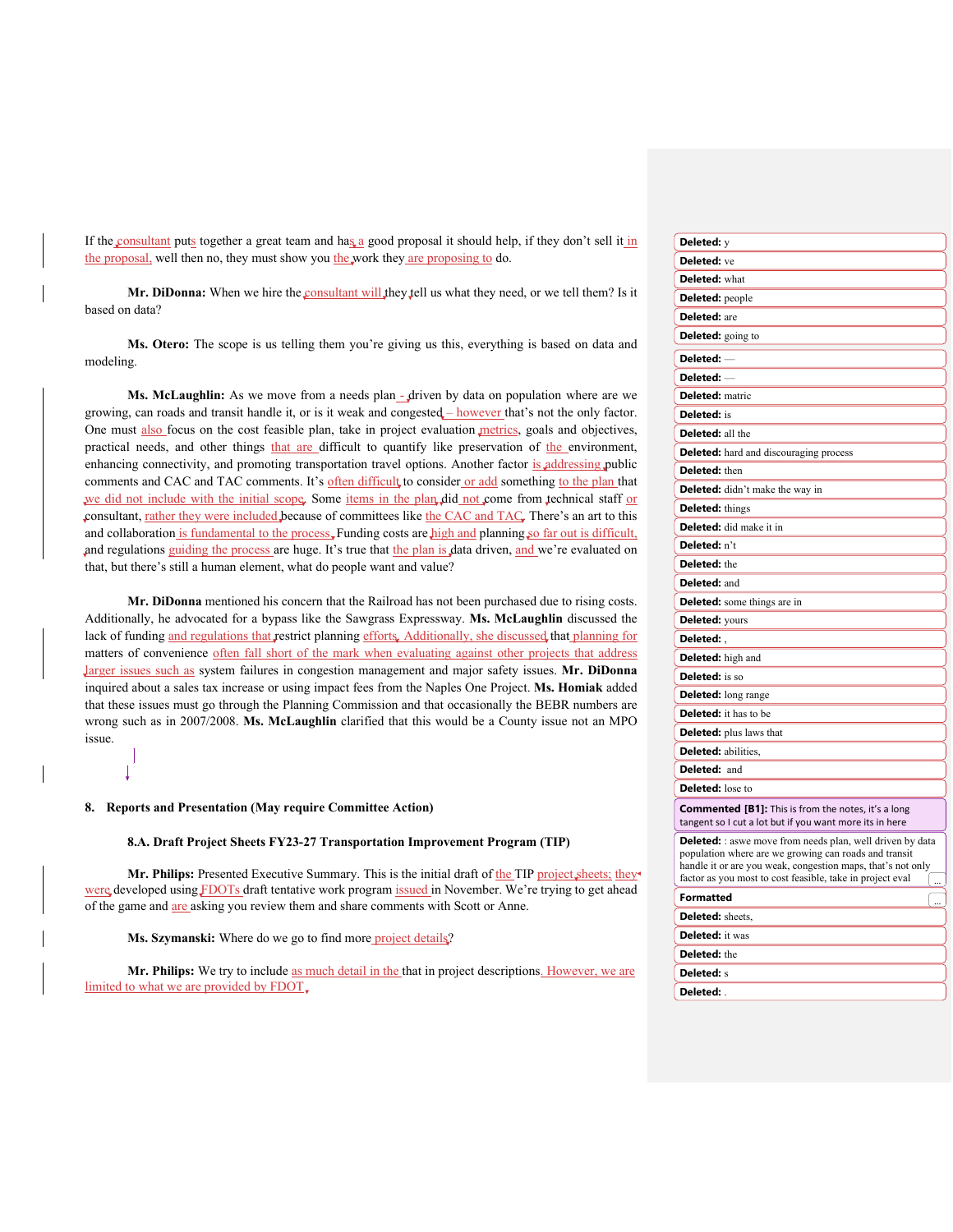| <b>Ms. Peters:</b> The TIP is built using the tentative work program. It feeds from project priorities. I | Deleted: from                |
|-----------------------------------------------------------------------------------------------------------|------------------------------|
| can give more information from the application. If it's programed for design and construction, we'll tell | <b>Deleted:</b> construction |
| you, if they've already been designed, we have a better idea of what's happening. The projects in the TIP | <b>Deleted:</b> They         |
| came through the committees, but we can dig for more information.                                         |                              |

**Mr. Sasser:** Send queries through the MPO?

|       | <b>Ms. Peters:</b> It's good to copy the MPQ, they should know too, because all projects come through   | <b>Deleted:</b> s                                                                               |
|-------|---------------------------------------------------------------------------------------------------------|-------------------------------------------------------------------------------------------------|
| them. |                                                                                                         | <b>Deleted:</b> Next year the projects will be projects that I've<br>seen since I've been here. |
|       | Mr. Philips: Programming must be identical to the STIP, as part of the federal review. In               |                                                                                                 |
|       |                                                                                                         | <b>Deleted: It</b>                                                                              |
|       | programming you want to provide a broad spectrum in the project description, things often change so you | <b>Deleted:</b> reflect                                                                         |
|       | want leverage and leeway to adjust for changes that otherwise would slow down project delivery.         | Deleted: llv                                                                                    |

**Mr. Gelfand:** Did someone ask for the sidewalk project on Vanderbilt Drive? How does it get started, approved by community? Part of deal with developer? Is there a history that would be useful?

**Ms. Otero:** The projects go through a prioritization process, bike-pedestrian projects go through BPAC, and are usually submitted by the County and sometimes the cities. They're evaluated and ranked then provided to the advisory committees and MPO Board for additional evaluation prior to approval. Once they are approved by the committees, the MPO Board and FDOT, they are then eligible to be programmed in the TIP. The vetting process is very thorough.

#### **9. Member Comments**

**Ms. Szymanski:** Has there been planning for the US 41 and Davis triangle, the intersection is a mess?

**Ms. Otero:** That's a CRA issue not the MPO.

Ms. Lantz: They came in and it fell apart. If the project comes back it has to go through the Planning Commission, then the Board of County Commissioners. There will be a traffic impact statement. It involves the Planning Commission, Comprehensive Planning, and Zoning. If it's approved by them, then it's in line with the LRTP. They're allowed to bring the project back to the Commission and they have to pay impact fees etc. If they're vested they can do it, that's why the county looks after it and make changes.

**Ms. McLaughlin:** It's all restricted by laws.

**Ms. Homiak:** For 30 years it's been redone, this is the best it's ever worked.

#### **10. Distribution Items**

None.

**11. Next Meeting Date**

| Deleted: .                                          |
|-----------------------------------------------------|
| <b>Deleted:</b> then they through the               |
| <b>Deleted:</b> , and through FDOT. Once they're in |
| <b>Deleted:</b> they've been                        |
| <b>Deleted:</b> hly vetted                          |

**Deleted:** a **Deleted:** own

| Deleted: y             |
|------------------------|
| <b>Deleted:</b> in     |
| Deleted: er            |
| <b>Deleted:</b> inline |
| Deleted: .             |